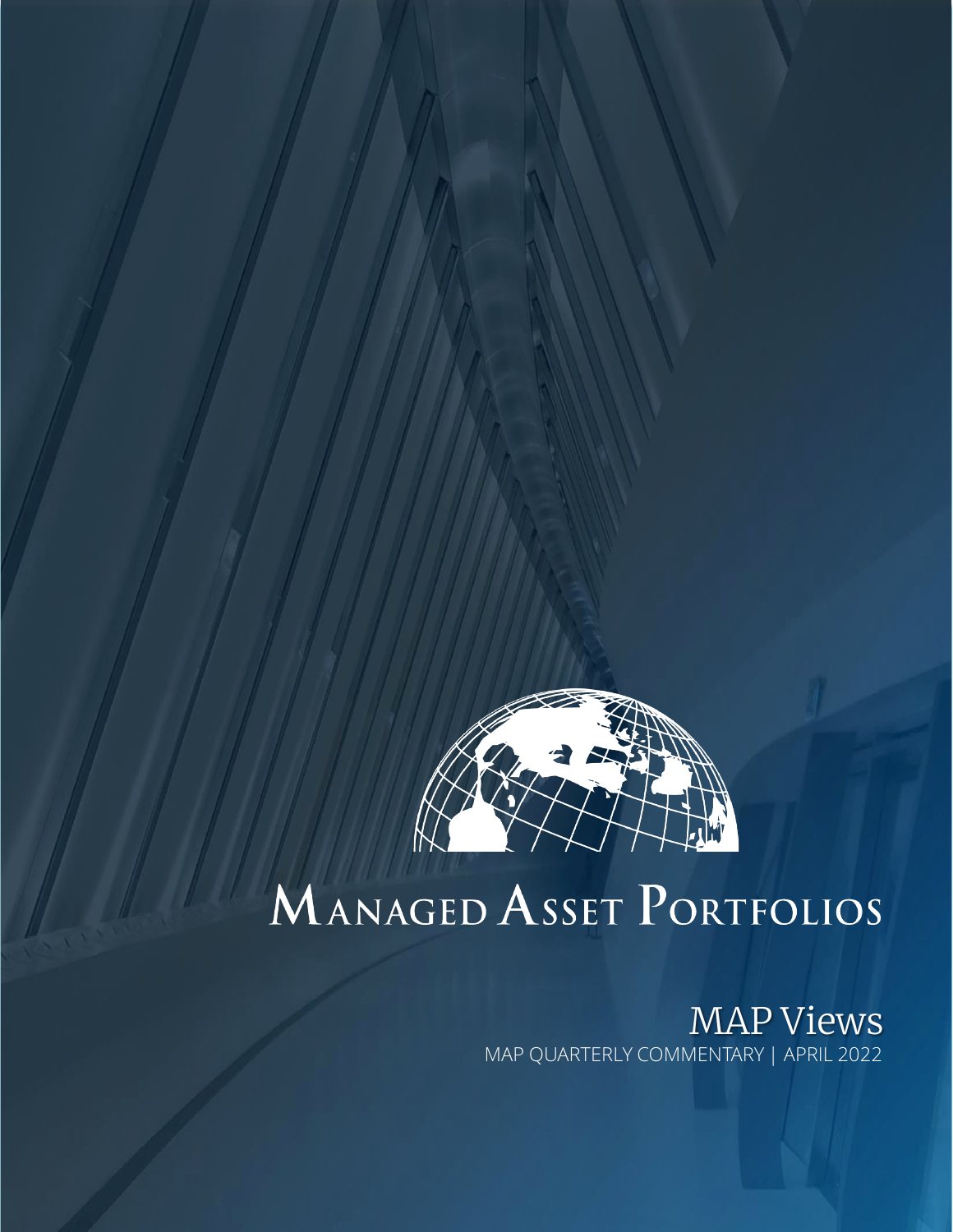

**MANAGED ASSET PORTFOLIOS** 

Investors faced several daunting challenges during the first quarter. The war in Ukraine stole the spotlight during the second half of the quarter, but even before that tragedy began to unfold, the investment landscape was changing dramatically for investors. Inflation went from being "transitory," in the words of the Federal Reserve (Fed), to four-decade highs. The Fed went from buying \$120 billion worth of bonds monthly to discussing when to begin selling some of those bonds. Interest rates moved from record lows to three-year highs, marking the worst quarterly performance for bonds in about four decades. Stocks with sizzling storylines and lofty valuations went from being among the best performers to among the worst.

Welcome to the "new norm." Except for a few quarters in 2017 and 2018, investors have enjoyed smooth sailing, compliments of a highly accommodative Fed. In short, we believe the investment landscape has changed dramatically. The unprecedented amount of fiscal and monetary stimulus stemming from the government's efforts to jump-start the ailing economy triggered by the COVID-19 shutdowns caused many to blur the lines between investing and speculation. As a result of the government's actions, interest rates fell to their lowest levels in recorded history. We believe inflation is likely to remain well above the Fed's target rate for years to come stemming from a confluence of higher wages (which, unlike commodity prices, only tend to go higher) and rising energy costs. Inflation is starting to impact global economies. While headline fourth-quarter GDP came in at a stout 6.9%, if you subtract one-time inventory adjustments stemming from lingering supply chain issues caused by the pandemic-induced shutdowns, GDP was only approximately 2%. Consensus estimates call for further slowdowns in economic activity during the first quarter, with the Atlanta Fed currently projecting Q1 growth to be just 1.3%.

It is quite unprecedented for the Fed to begin a tightening cycle (raised rates in March by ¼ point – the first in a series of rate hikes to curb inflationary pressures) when GDP growth is weakening. While their recent actions will likely be considered a misstep when we look back at the history books, we believe the Fed will be hard-pressed to fulfill both of its mandates of full employment and stable prices at the same time. In fact, we believe tightening should have started last year if they wished to accomplish this task. Disruptions from COVID gave the Fed an excuse to delay tightening, and now the Russian invasion of Ukraine gives them yet another reason on the inflation front. Some politicians in Washington are already calling this Putin's inflation, but, as we have been reporting, inflation was well underway even before the first shots were fired.



*Source: Goldman Sachs Global Investment Research*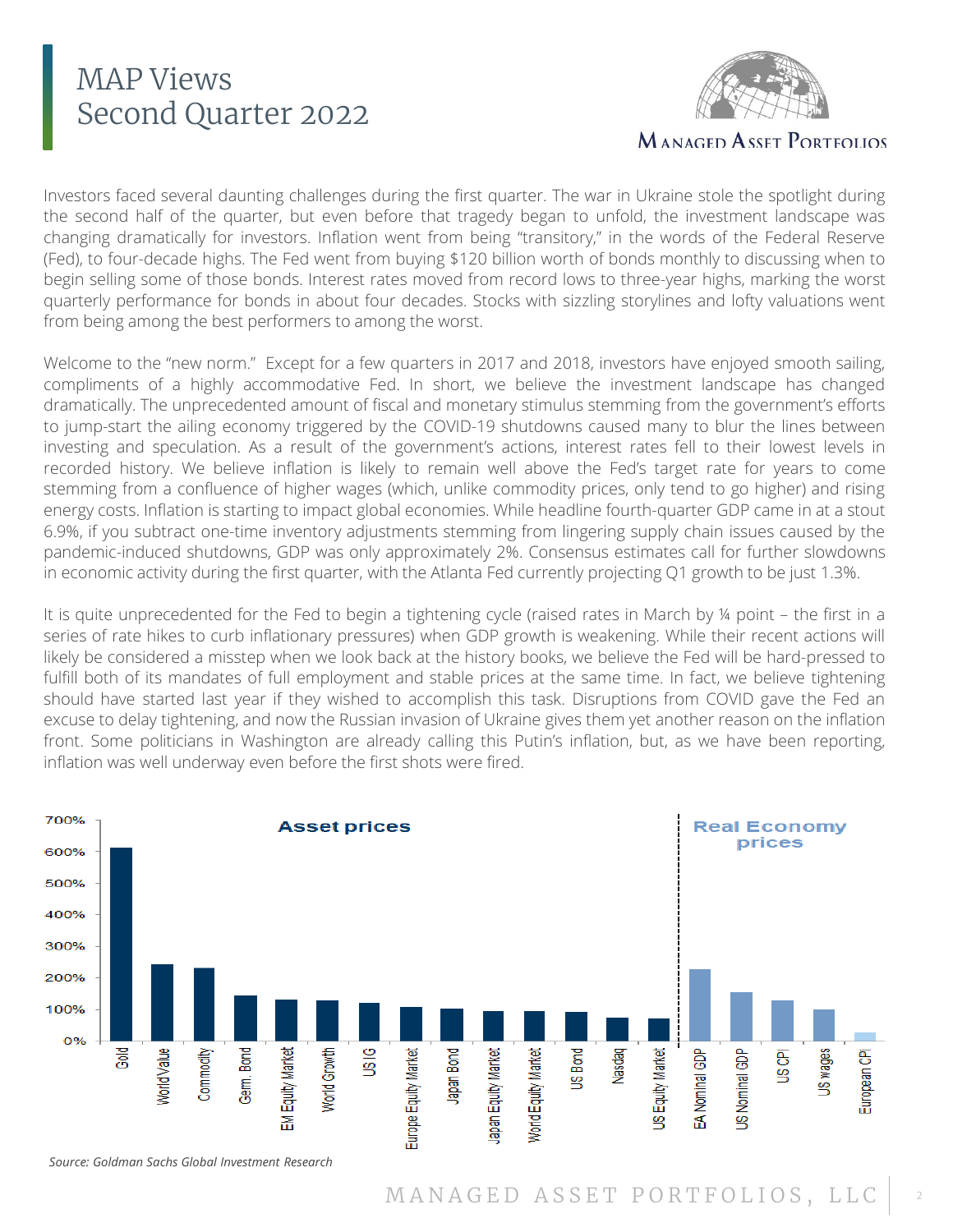

**MANAGED ASSET PORTFOLIOS** 

Elevated inflation is music to the ears of value investors. As the graph above illustrates, value stocks did quite well during the last decade of peak inflation (1973 – 1983). Of course, while past performance is not a guarantee of future results, intuitively, it makes sense for value to outperform during periods of inflation. Investors buy the underlying company's future earnings and dividends when purchasing a stock. If investors are worried about inflation eroding their future buying power, then they will compensate for that by paying less for these earnings. Additionally, they will place a premium on companies generating cash flow now versus those whose valuation is dependent on becoming cash flow positive five years down the road. The inverse is true when prices are stable. During the last period of peak inflation, the price/earnings (P/E) multiple for the S&P 500 was 10. Elevated P/E multiples of 20 or more are generally achieved during periods of modest price increases.

Looking forward, the pace at which the Fed tightens will play a significant factor in future stock market performance. As the chart below depicts, stocks tend to perform the best when the Fed is not tightening, but they still show good performance when the Fed is only modestly tightening. It is only when the Fed is aggressive with tightening that stocks struggle. Many economists are calling for a series of seven hikes this year. We doubt if the economy has the underlying strength to manage that many hikes without heading into a recession. The spread between the two-year and ten-year Treasury bonds has gone from about two hundred basis points (2 percent) to nearly flat today. Should that curve invert (and stay inverted for a meaningful period), there is a very high probability of the economy entering a recession. In fact, over the last five decades, 20 months, on average, have elapsed between the initial yield curve inversion and the beginning of a recession in the United States. 1



Avg S&P 500 During Fed Tightening Cycles

*Source: <https://stuckinthemiddle.substack.com/>*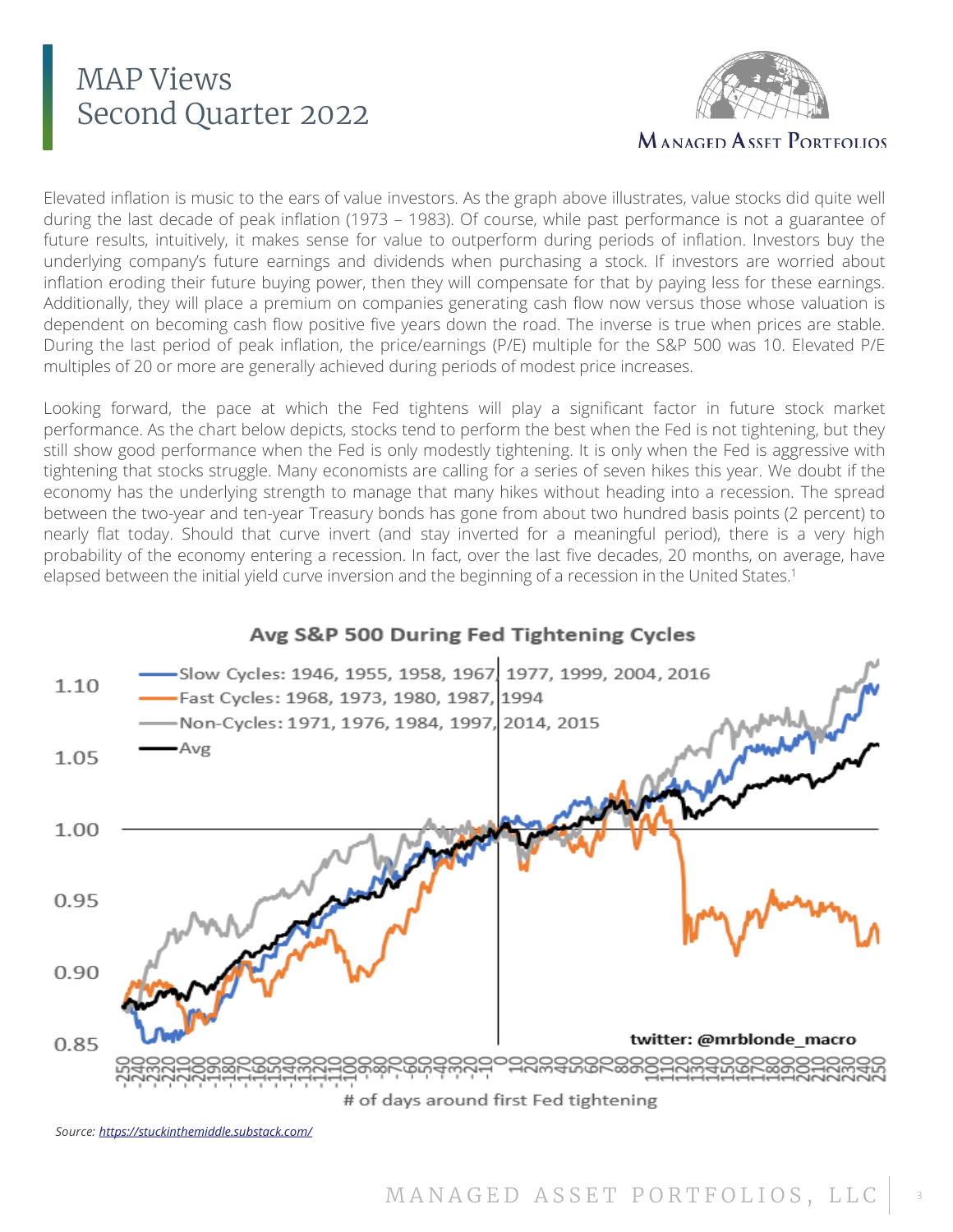

**MANAGED ASSET PORTFOLIOS** 

Rising inflation and interest rates have taken a toll on the bond market, with bonds posting their worst quarterly performance in over four decades. We believe the first quarter of 2022 may have marked a violent end to a multidecade bull market for bonds. Historically, interest rates tend to move in multi-year, even multi-decade, cycles. The last bear market for bonds occurred from 1946 to 1981, and before that, there was a bear market from 1899 to 1920. We would not rule out the possibility that we are entering the start of another bear market for bonds. Generally, bear markets follow periods of peak euphoria. We certainly experienced that in the bond market, with over \$18 trillion worth of bonds trading at levels that provided negative rates of return for investors last year. Within a few short months, that number has plunged to just \$2 trillion.

|                              | <b>Worst Total Returns: 1960-1981</b> |          |                     |
|------------------------------|---------------------------------------|----------|---------------------|
|                              | 1 Year                                | 3 Year   | 5 Year              |
| Long-Term Govt Bonds -17.10% |                                       | -17.02%  | $-15.32\%$          |
| 5 Year Treasuries            | $-5.10\%$                             | $2.31\%$ | 10.70%              |
|                              |                                       |          | Source: Returns 2.0 |

We question what took so long. Clients are aware that we have been keeping our bond maturities short for quite some time. Our stance was that owning long-dated bonds was equivalent to picking up pennies in front of a freight train. While our short-term maturities served as a headwind for returns when rates were falling, they certainly aided our relative performance this past quarter. The last time inflation levels were at double digits, long-term Treasuries were at 13 percent, and money market accounts yielded close to 20 percent. Today, long-term Treasuries yield under three percent, while short-term paper pays a fraction of a percent. All while double-digit inflation numbers are likely right around the corner. We believe current bond yields, even after the selloff (recall that bond prices move inversely to interest rates), do not adequately reflect current or future inflation levels. Accordingly, we believe the bond market will face strong headwinds over the ensuing years. Our current weighted average maturity (WAM) for the bond holdings in our Balanced strategies is just over two years. Our WAM is about one-year if we exclude the series of Treasury Inflation-Protected Securities (TIPS) that we hold for inflationary protection. We believe this is prudent, as it provides downside protection should rates continue to move higher and allows us to reinvest maturing bonds into higher-yielding ones.

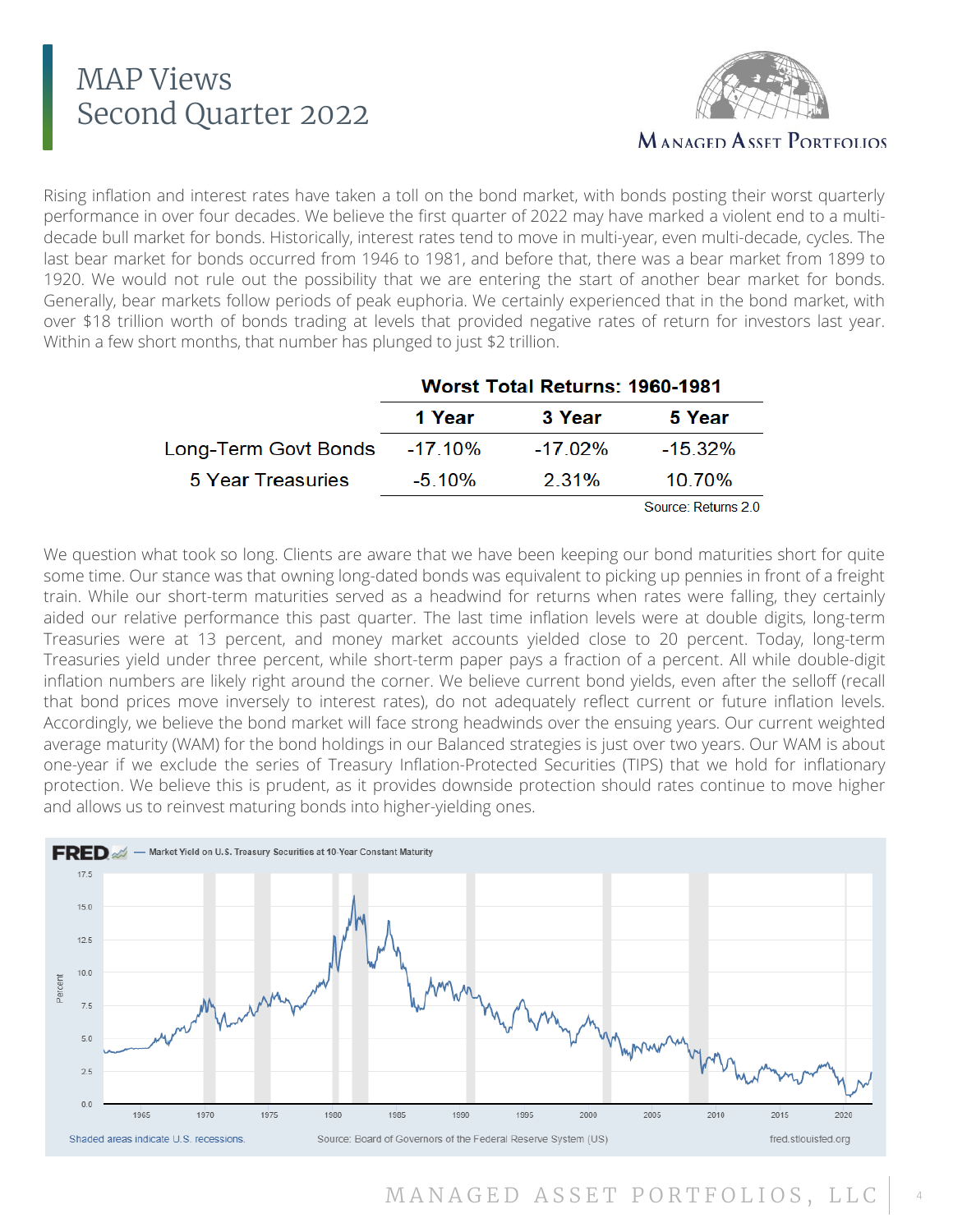

**MANAGED ASSET PORTFOLIOS** 

As we move into late spring/early summer, primaries for the mid-term elections will enter the spotlight. The possibilities of more stimulus and higher taxes would have significant ramifications for the economy and investors. This upcoming election may be one of the most important in recent memory. We will publish a thought piece on the subject later this quarter for more insights on the upcoming election and its impacts on the economy and financial markets.

We continue to work diligently to deliver the best risk-adjusted returns to our clients. Thank you for allowing us to serve as your investment adviser. It is a responsibility we do not take lightly – or for granted. We are wishing everyone a safe, healthy, and enjoyable Spring!



*Photo by Ryan Garza, DFP*

#### **Managed Asset Portfolios Investment Team**

*Michael Dzialo, Karen Culver, Peter Swan, John Dalton, and Zachary Fellows*

#### *April 2022*

*<sup>1</sup>https://www.statista.com/statistics/1087216/time-gap-between-yield-curve-inversion-and-recession/*

Certain statements made by us may be forward-looking statements and projections which describe our strategies, goals, outlook, expectations, or projections. These statements are only predictions and involve known and unknown risks, uncertainties, and other factors that may cause actual results to differ materially from those expressed or implied by such forward-looking statements. The information contained herein represents our views as of the aforementioned date and does not represent a recommendation by us to buy or sell this security or any other financial instrument associated with it. Managed Asset Portfolios, our clients and our employees may buy, sell, or hold any or all of the securities mentioned. We are not obligated to provide an update if any of the figures or views *presented change.*